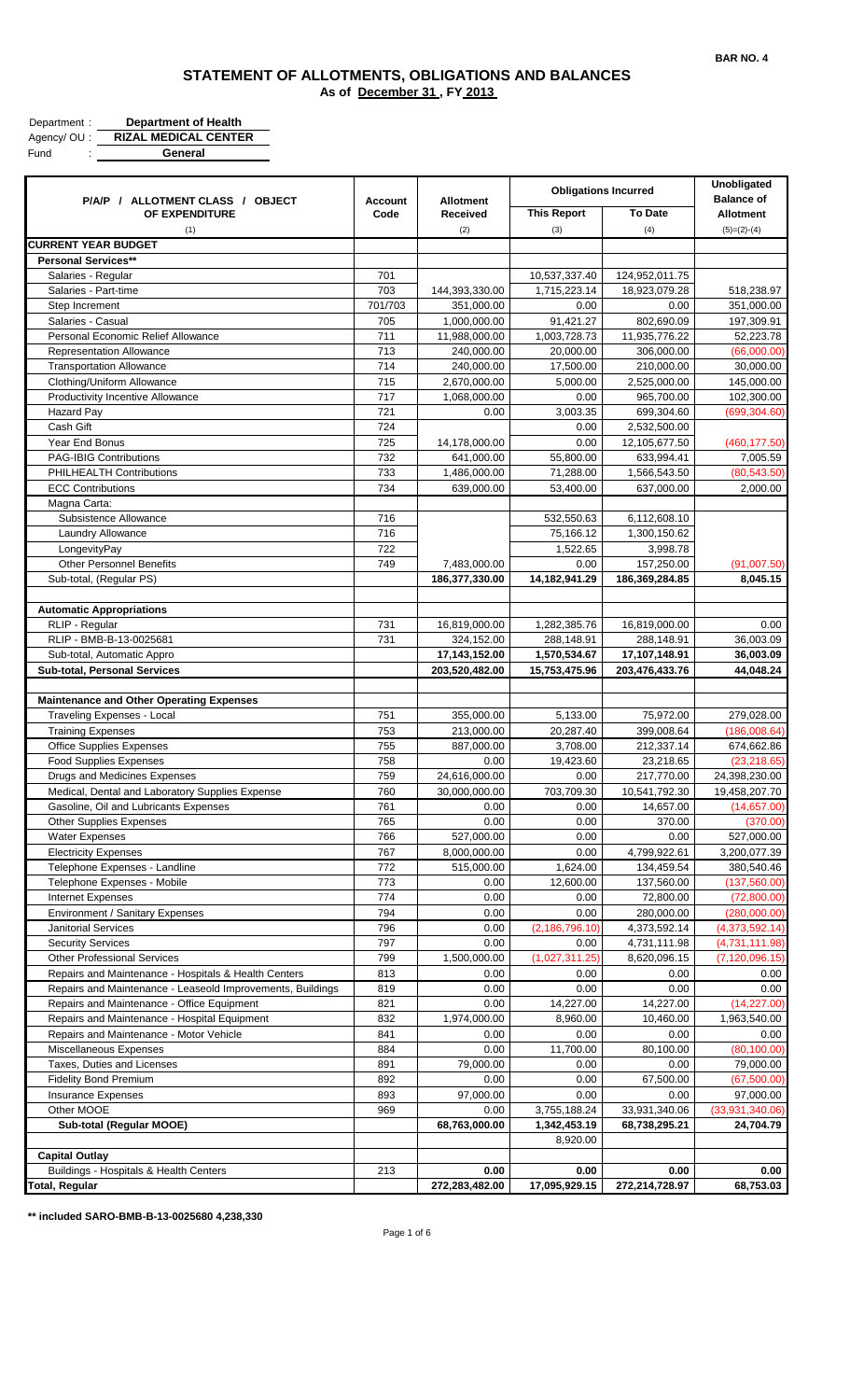| Department: | <b>Department of Health</b> |
|-------------|-----------------------------|
| Agency/OU:  | <b>RIZAL MEDICAL CENTER</b> |
| Fund        | General                     |

| P/A/P / ALLOTMENT CLASS / OBJECT                     | <b>Allotment</b><br><b>Account</b><br>Code<br>Received | <b>Obligations Incurred</b> |                           | <b>Unobligated</b><br><b>Balance of</b> |                                   |
|------------------------------------------------------|--------------------------------------------------------|-----------------------------|---------------------------|-----------------------------------------|-----------------------------------|
| OF EXPENDITURE<br>(1)                                |                                                        | (2)                         | <b>This Report</b><br>(3) | <b>To Date</b><br>(4)                   | <b>Allotment</b><br>$(5)=(2)-(4)$ |
| <b>SPECIAL PURPOSE FUNDS</b>                         |                                                        |                             |                           |                                         |                                   |
| <b>Pension and Gratuity Fund (PGF)</b>               |                                                        |                             |                           |                                         |                                   |
| <b>Personal Services</b>                             |                                                        |                             |                           |                                         |                                   |
| <b>Terminal Leave</b>                                |                                                        |                             |                           |                                         |                                   |
| SARO - BMB-13-0000080                                | 742                                                    | 682,258.00                  | 0.00                      | 682,257.29                              | 0.71                              |
| SARO - BMB-13-0003582                                | 742                                                    | 943,685.00                  | 0.00                      | 943,684.81                              | 0.19                              |
| SARO - BMB-13-0004264                                | 742                                                    | 957,723.00                  | 0.00                      | 957,722.75                              | 0.25                              |
| SARO - BMB-13-0004358                                | 742                                                    | 2,645,366.00                | 0.00                      | 2,645,366.00                            | 0.00                              |
| SARO - BMB-13-0004710                                | 742                                                    | 456,267.00                  | 0.00                      | 456,266.64                              | 0.36                              |
| SARO - BMB-13-0014188                                | 742                                                    | 31,140.00                   | 0.00                      | 31,139.66                               | 0.34                              |
| SARO - BMB-13-0019035                                | 742                                                    | 2,305,817.00                | 0.00                      | 2,305,816.54                            | 0.46                              |
| SARO - BMB-13-0020492                                | 742                                                    | 1,550,964.00                | 1,550,963.74              | 1,550,963.74                            | 0.26                              |
| Sub-total, PGF                                       |                                                        | 9,573,220.00                | 1,550,963.74              | 9,573,217.43                            | 2.57                              |
| <b>Miscellaneous Personnel Benefits Fund</b>         |                                                        |                             |                           |                                         |                                   |
| <b>Personal Services</b>                             |                                                        |                             |                           |                                         |                                   |
| <b>Productivity Enhancement Incentive</b>            |                                                        |                             |                           |                                         |                                   |
| SARO - BMB-13-0022188                                | 749                                                    | 2,645,000.00                | 2,644,750.00              | 2,644,750.00                            | 250.00                            |
| Sub-total, MPBF                                      |                                                        | 2,645,000.00                | 2,644,750.00              | 2,644,750.00                            | 250.00                            |
|                                                      |                                                        |                             |                           |                                         |                                   |
| <b>Priority Development Assistance Fund (PDAF)</b>   |                                                        |                             |                           |                                         |                                   |
| Cong. Arnel Cerafica<br>BMB-G-13-T000000330          |                                                        |                             |                           |                                         |                                   |
| <b>MOOE</b>                                          |                                                        |                             |                           |                                         |                                   |
| Medical, Dental and Laboratory Supplies Expenses     | 760                                                    | 800,000.00                  | 0.00                      | 796,405.70                              | 3,594.30                          |
| Sub-total, MOOE                                      |                                                        | 800,000.00                  | 0.00                      | 796,405.70                              | 3,594.30                          |
| <b>Cong. Isidro Rodriguez</b><br>BMB-G-13-T000000611 |                                                        |                             |                           |                                         |                                   |
| <b>MOOE</b>                                          |                                                        |                             |                           |                                         |                                   |
| Medical, Dental and Laboratory Supplies Expenses     | 760                                                    | 250,000.00                  | 0.00                      | 246,969.25                              | 3,030.75                          |
| Sub-total, MOOE                                      |                                                        | 250,000.00                  | 0.00                      | 246,969.25                              | 3,030.75                          |
|                                                      |                                                        |                             |                           |                                         |                                   |
| Cong. Roman Romulo<br>BMB-G-13-T000001174            |                                                        |                             |                           |                                         |                                   |
| <b>MOOE</b>                                          |                                                        |                             |                           |                                         |                                   |
| Medical, Dental and Laboratory Supplies Expenses     | 760                                                    | 500,000.00                  | 0.00                      | 496,665.00                              | 3,335.00                          |
| Sub-total, MOOE                                      |                                                        | 500.000.00                  | 0.00                      | 496,665.00                              | 3,335.00                          |
|                                                      |                                                        |                             |                           |                                         |                                   |
| Cong. Kaka Bag-ao<br>BMB-G-13-T000002012             |                                                        |                             |                           |                                         |                                   |
| <b>MOOE</b>                                          |                                                        |                             |                           |                                         |                                   |
| Medical, Dental and Laboratory Supplies Expenses     | 760                                                    | 150,000.00                  | 0.00                      | 148,476.00                              | 1,524.00                          |
| Sub-total, MOOE                                      |                                                        | 150,000.00                  | 0.00                      | 148,476.00                              | 1,524.00                          |
|                                                      |                                                        |                             |                           |                                         |                                   |
| Cong. Emil Ong<br>BMB-G-13-T000002027                |                                                        |                             |                           |                                         |                                   |
| <b>MOOE</b>                                          |                                                        |                             |                           |                                         |                                   |
| Medical, Dental and Laboratory Supplies Expenses     | 760                                                    | 100,000.00                  | 0.00                      | 98,440.00                               | 1,560.00                          |
| Sub-total, MOOE                                      |                                                        | 100,000.00                  | 0.00                      | 98,440.00                               | 1,560.00                          |
|                                                      |                                                        |                             |                           |                                         |                                   |
| Cong. Daryl Grace Abayon<br>BMB-G-13-T000001162      |                                                        |                             |                           |                                         |                                   |
| <b>MOOE</b>                                          |                                                        |                             |                           |                                         |                                   |
| Medical, Dental and Laboratory Supplies Expenses     | 760                                                    | 50,000.00                   | 0.00                      | 45,500.00                               | 4,500.00                          |
| Sub-total, MOOE                                      |                                                        | 50,000.00                   | 0.00                      | 45,500.00                               | 4,500.00                          |
|                                                      |                                                        |                             |                           |                                         |                                   |
| Sen. Allan Peter Cayetano<br>BMB-G-13-T000002943     |                                                        |                             |                           |                                         |                                   |
| <b>MOOE</b>                                          |                                                        |                             |                           |                                         |                                   |
| Medical, Dental and Laboratory Supplies Expenses     | 760                                                    | 3,000,000.00                | 0.00                      | 2,837,470.00                            | 162,530.00                        |
| Sub-total, MOOE                                      |                                                        | 3,000,000.00                | 0.00                      | 2,837,470.00                            | 162,530.00                        |
| Sub-Total, PDAF                                      |                                                        | 4,850,000.00                | 0.00                      | 4,669,925.95                            | 180,074.05                        |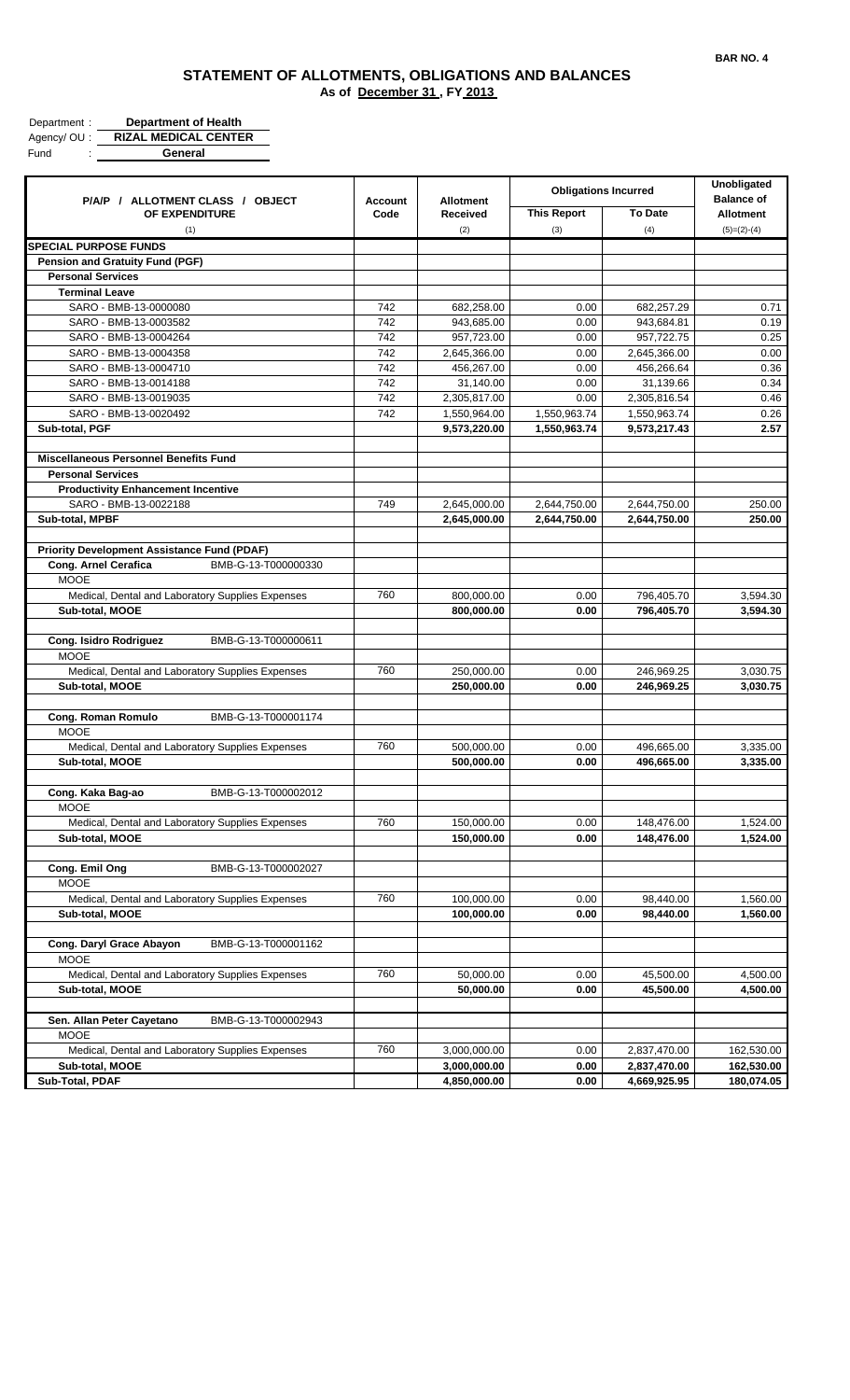| Department: | <b>Department of Health</b> |
|-------------|-----------------------------|
| Agency/OU:  | <b>RIZAL MEDICAL CENTER</b> |
| Fund        | General                     |

|                                                       |                |                  |                             |                | Unobligated       |
|-------------------------------------------------------|----------------|------------------|-----------------------------|----------------|-------------------|
| P/A/P / ALLOTMENT CLASS / OBJECT                      | <b>Account</b> | <b>Allotment</b> | <b>Obligations Incurred</b> |                | <b>Balance of</b> |
| OF EXPENDITURE                                        | Code           | Received         | <b>This Report</b>          | <b>To Date</b> | <b>Allotment</b>  |
| (1)                                                   |                | (2)              | (3)                         | (4)            | $(5)=(2)-(4)$     |
| <b>SUB-ALLOTMENT</b>                                  |                |                  |                             |                |                   |
| <b>DOH Treatment and Rehab Centers</b>                |                |                  |                             |                |                   |
| SAA 13-01-135<br>54,606,000.00                        |                |                  |                             |                |                   |
| SAA 13-12-945<br>700,000.00                           |                |                  |                             |                |                   |
| <b>MOOE</b><br>55,306,000.00                          |                |                  |                             |                |                   |
| <b>Traveling Expenses - Local</b>                     | 751            |                  | 0.00                        | 3,322.50       |                   |
| <b>Training Expenses</b>                              | 753            |                  | 19,897.24                   | 113.265.48     |                   |
| <b>Office Supplies Expenses</b>                       | 755            |                  | (2,890.00)                  | 637,938.64     |                   |
| <b>Food Supplies Expenses</b>                         | 758            |                  | 569,873.00                  | 16,496,757.00  |                   |
| Drugs and Medicines Expenses                          | 759            |                  | 0.00                        | 29,167.93      |                   |
| Medical, Dental and Laboratory Supplies Expenses      | 760            |                  | 8,226.00                    | 125,064.80     |                   |
| Gasoline, Oil and Lubricants Expenses                 | 761            |                  | 30,200.00                   | 149,000.38     |                   |
| <b>Other Supplies Expenses</b>                        | 765            |                  | 0.00                        | 110,606.00     |                   |
| <b>Water Expenses</b>                                 | 766            |                  | 0.00                        | 4,183,071.54   |                   |
| <b>Electricity Expenses</b>                           | 767            |                  | 299,181.83                  | 1,259,360.96   |                   |
| <b>Cooking Gas Expenses</b>                           | 768            |                  | 0.00                        | 881,371.20     |                   |
| <b>Other Professional Services</b>                    | 799            |                  | 0.00                        | 14,748,915.13  |                   |
| <b>Advertising Expenses</b>                           | 780            |                  | 0.00                        | 49,280.00      |                   |
| Printing & Binding Expenses                           | 781            |                  | 0.00                        | 1,300.00       |                   |
| <b>Rent Expenses</b>                                  | 782            |                  | 110,075.00                  | 110,075.00     |                   |
| <b>Transportation and Delivery Expenses</b>           | 784            |                  | 0.00                        | 5,240.00       |                   |
| <b>Legal Service Expenses</b>                         | 791            |                  | 1,250.00                    | 2,300.00       |                   |
| <b>Other Professional Services</b>                    | 799            |                  | 78,000.00                   | 15,805,994.65  |                   |
| Repairs and Maintenance - Hospital and Health Centers | 813            |                  | 56,200.00                   | 155,543.00     |                   |
| Repairs and Maintenance - Motor Vehicles              | 841            |                  | 58,708.21                   | 84,080.45      |                   |
| <b>Fidelity Bond Premium</b>                          | 892            |                  | 0.00                        | 67,520.00      |                   |
| <b>Insurance Expenses</b>                             | 893            |                  | 0.00                        | 4,122.14       |                   |
| Other MOOE                                            | 969            | 55,306,000.00    | 87,897.50                   | 173,307.77     | 109,395.43        |
| Sub-Total, MOOE                                       |                | 55,306,000.00    | 1,316,618.78                | 55,196,604.57  | 109,395.43        |
| <b>RN HEALS - SAA 13-01-107</b>                       |                |                  |                             |                |                   |
| <b>MOOE</b>                                           |                |                  |                             |                |                   |
| <b>Training Expenses</b>                              | 753            | 25,536,000.00    | 9,200.00                    | 20,399,191.18  | 5,136,808.82      |
| Sub-total, MOOE                                       |                | 25,536,000.00    | 9,200.00                    | 20,399,191.18  | 5,136,808.82      |
|                                                       |                |                  |                             |                |                   |
| PERFORMANCE BASE BONUS - SAA 13-03-329                |                |                  |                             |                |                   |
| PS                                                    |                |                  |                             |                |                   |
| <b>Other Personnel Benefits</b>                       | 749            | 3,970,000.00     | 0.00                        | 3,660,000.00   | 310,000.00        |
| Sub-total, PS                                         |                | 3,970,000.00     | 0.00                        | 3,660,000.00   | 310,000.00        |
|                                                       |                |                  |                             |                |                   |
| TB DOTS - SAA 13-06-625                               |                |                  |                             |                |                   |
| <b>MOOE</b>                                           |                |                  |                             |                |                   |
| <b>Office Supplies Expenses</b>                       | 755            |                  | 0.00                        | 7,505.21       |                   |
| Medical, Dental and Laboratory Supplies Expenses      | 760            | 1,000,000.00     | 966,980.00                  | 988,422.00     | 4,072.79          |
| Sub-total, MOOE                                       |                | 1,000,000.00     | 966,980.00                  | 995,927.21     | 4,072.79          |
|                                                       |                |                  |                             |                |                   |
| <b>HOSPITAL WEEK CELEBRATION - SAA 13-07-745</b>      |                |                  |                             |                |                   |
| <b>MOOE</b>                                           |                |                  |                             |                |                   |
| Other MOOE                                            | 969            | 100,000.00       | 0.00                        | 97,000.00      | 3,000.00          |
| Sub-total, MOOE                                       |                | 100,000.00       | 0.00                        | 97,000.00      | 3,000.00          |
|                                                       |                |                  |                             |                |                   |
| AUGMENTATION - SAA 13-11-919                          |                |                  |                             |                |                   |
| <b>MOOE</b>                                           |                |                  |                             |                |                   |
| Drugs and Medicines                                   | 759            |                  | 0.00                        | 1,847,406.50   |                   |
| Medical, Dental and Laboratory Supplies Expenses      | 760            |                  | 0.00                        | 8,016,524.25   |                   |
| Gasoline, Oil, and Lubricants Expenses                | 761            |                  | 11,991.00                   | 11,991.00      |                   |
| <b>Advertising Expenses</b>                           | 780            |                  | 24,640.00                   | 24,640.00      |                   |
| Environment/ Sanitary Expenses                        | 794            | 10,000,000.00    | 76,097.25                   | 76,097.25      | 23,341.00         |
| Sub-total, MOOE                                       |                | 10,000,000.00    | 112,728.25                  | 9,976,659.00   | 23,341.00         |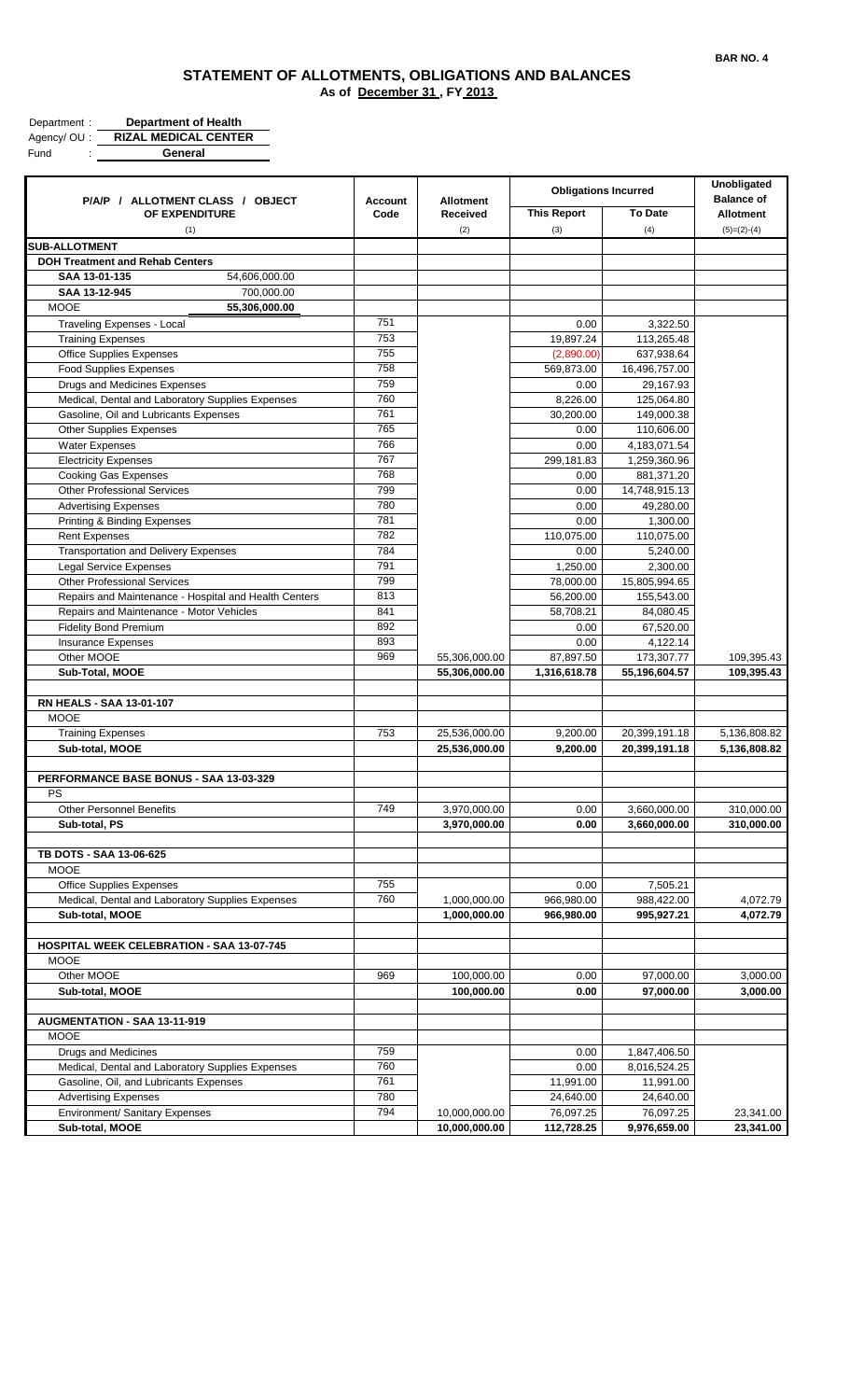| Department: | <b>Department of Health</b> |
|-------------|-----------------------------|
| Agency/OU:  | <b>RIZAL MEDICAL CENTER</b> |
| Fund        | General                     |

| P/A/P / ALLOTMENT CLASS / OBJECT                     | <b>Account</b> | <b>Allotment</b> | <b>Obligations Incurred</b> |                | Unobligated<br><b>Balance of</b> |
|------------------------------------------------------|----------------|------------------|-----------------------------|----------------|----------------------------------|
| OF EXPENDITURE                                       | Code           | <b>Received</b>  | <b>This Report</b>          | <b>To Date</b> | <b>Allotment</b>                 |
| (1)<br>AUGMENTATION - SAA 13-12-1014                 |                | (2)              | (3)                         | (4)            | $(5)=(2)-(4)$                    |
| <b>MOOE</b>                                          |                |                  |                             |                |                                  |
| Tavelling Expenses                                   | 751            |                  | 5,920.00                    | 5,920.00       |                                  |
| Telephone Expenses - Landline                        | 772            |                  | 60,055.63                   | 60,055.63      |                                  |
| Internet Expenses                                    | 774            |                  | 6,720.00                    | 6,720.00       |                                  |
| <b>General Services</b>                              | 795            |                  | 133,268.44                  | 133,268.44     |                                  |
| <b>Advertising Expenses</b>                          | 780            |                  | 51,744.00                   | 51,744.00      |                                  |
| Other MOOE                                           | 969            | 9,150,000.00     | 8,891,000.00                | 8,891,000.00   | 1,291.93                         |
| Sub-total, MOOE                                      |                | 9,150,000.00     | 9,148,708.07                | 9,148,708.07   | 1,291.93                         |
|                                                      |                |                  |                             |                |                                  |
| <b>HFEP</b>                                          |                |                  |                             |                |                                  |
| CO                                                   |                |                  |                             |                |                                  |
| Hospital and Health Center                           | 213            | 30,000,000.00    | 0.00                        | 29,948,924.09  | 51,075.91                        |
| Sub-total, CO                                        |                | 30,000,000.00    | 0.00                        | 29,948,924.09  | 51,075.91                        |
|                                                      |                |                  |                             |                |                                  |
| <b>HFEP - TRC</b>                                    |                |                  |                             |                |                                  |
| CO                                                   |                |                  |                             |                |                                  |
| Hospital and Health Center                           | 213            | 25,000,000.00    | 4,400,000.00                | 25,000,000.00  | 0.00                             |
| Sub-total, CO                                        |                | 25,000,000.00    | 4,400,000.00                | 25,000,000.00  | 0.00                             |
|                                                      |                |                  |                             |                |                                  |
| <b>PUBLIC-PRIVATE PARTNERSHIP</b>                    |                |                  |                             |                |                                  |
| CO                                                   |                |                  |                             |                |                                  |
| Hospital and Health Center                           | 213            | 59,990,100.33    | 59,990,100.33               | 59,990,100.33  | 0.00                             |
| Sub-total, CO                                        |                | 59,990,100.33    | 59,990,100.33               | 59,990,100.33  | 0.00                             |
| Sub-total, Sub-Allotment                             |                | 220,052,100.33   | 75,944,335.43               | 214,413,114.45 | 5,638,985.88                     |
| Sub-total, Special Purpose Funds                     |                | 237,120,320.33   | 80,140,049.17               | 231,301,007.83 | 5,819,312.50                     |
| TOTAL CURRENT APPROPRIATIONS                         |                | 509,403,802.33   | 97,235,978.32               | 503,515,736.80 | 5,888,065.53                     |
|                                                      |                |                  |                             |                |                                  |
| PRIOR YEAR'S BUDGET (CONTINUING APPROPRIATIONS)      |                |                  |                             |                |                                  |
| <b>Maintenance and Other Operating Expenses</b>      |                |                  |                             |                |                                  |
| <b>Traveling Expenses</b>                            | 751            |                  | 330.00                      | 6,472.00       |                                  |
| Medical, Dental and Laboratory Supplies Expenses     | 760            |                  | 0.00                        | 123,500.00     |                                  |
| <b>Telephone Expenses</b>                            | 772            |                  | 0.00                        | 1,410.15       |                                  |
| <b>Advertising Expenses</b>                          | 780            |                  | 0.00                        | 24,640.00      |                                  |
| Other MOOE                                           | 969            | 156,497.71       | 0.00                        | 0.00           | 475.56                           |
| Sub-Total, MOOE                                      |                | 156,497.71       | 330.00                      | 156,022.15     | 475.56                           |
|                                                      |                |                  |                             |                |                                  |
| <b>Priority Development Assistance Fund (PDAF)</b>   |                |                  |                             |                |                                  |
| BMB-G-13-T000002281<br>Cong. Cong. Casiño            |                |                  |                             |                |                                  |
| <b>MOOE</b>                                          |                |                  |                             |                |                                  |
| Medical, Dental and Laboratory Supplies Expenses     | 760            | 100,000.00       | 0.00                        | 97,650.00      | 2,350.00                         |
| Sub-total, MOOE                                      |                | 100,000.00       | 0.00                        | 97,650.00      | 2,350.00                         |
|                                                      |                |                  |                             |                |                                  |
| Cong. Zenaida de Castro<br>BMB-G-12-T000006225       |                |                  |                             |                |                                  |
| <b>MOOE</b>                                          |                |                  |                             |                |                                  |
| Medical, Dental and Laboratory Supplies Expenses     | 760            | 50,000.00        | 0.00                        | 35,100.00      | 14,900.00                        |
| Sub-total, MOOE                                      |                | 50,000.00        | 0.00                        | 35,100.00      | 14,900.00                        |
|                                                      |                |                  |                             |                |                                  |
| Sen. Manuel Villar<br>BMB-G-12-T000005302            |                |                  |                             |                |                                  |
| <b>MOOE</b>                                          |                |                  |                             |                |                                  |
| Drugs and Medicines Expenses                         | 759            |                  | 0.00                        | 143,248.00     |                                  |
| Medical, Dental and Laboratory Supplies Expenses     | 760            | 350,003.50       | 0.00                        | 206,005.00     | 750.50                           |
| Sub-total, MOOE                                      |                | 350,003.50       | 0.00                        | 349,253.00     | 750.50                           |
|                                                      |                |                  |                             |                |                                  |
| <b>Cong. Florencio Flores</b><br>BMB-G-12-T000005045 |                |                  |                             |                |                                  |
| <b>MOOE</b>                                          |                |                  |                             |                |                                  |
| Medical, Dental and Laboratory Supplies Expenses     | 759            | 67,000.00        | 0.00                        | 59,034.00      | 7,966.00                         |
| Sub-total, MOOE                                      |                | 67,000.00        | 0.00                        | 59,034.00      | 7,966.00                         |
|                                                      |                |                  |                             |                |                                  |
| Cong. Romeo Acop<br>BMB-G-12-T000004797              |                |                  |                             |                |                                  |
| MOOE                                                 |                |                  |                             |                |                                  |
| Medical, Dental and Laboratory Supplies Expenses     | 760            | 200,000.00       | 0.00                        | 192,645.00     | 7,355.00                         |
| Sub-total, MOOE                                      |                | 200,000.00       | 0.00                        | 192,645.00     | 7,355.00                         |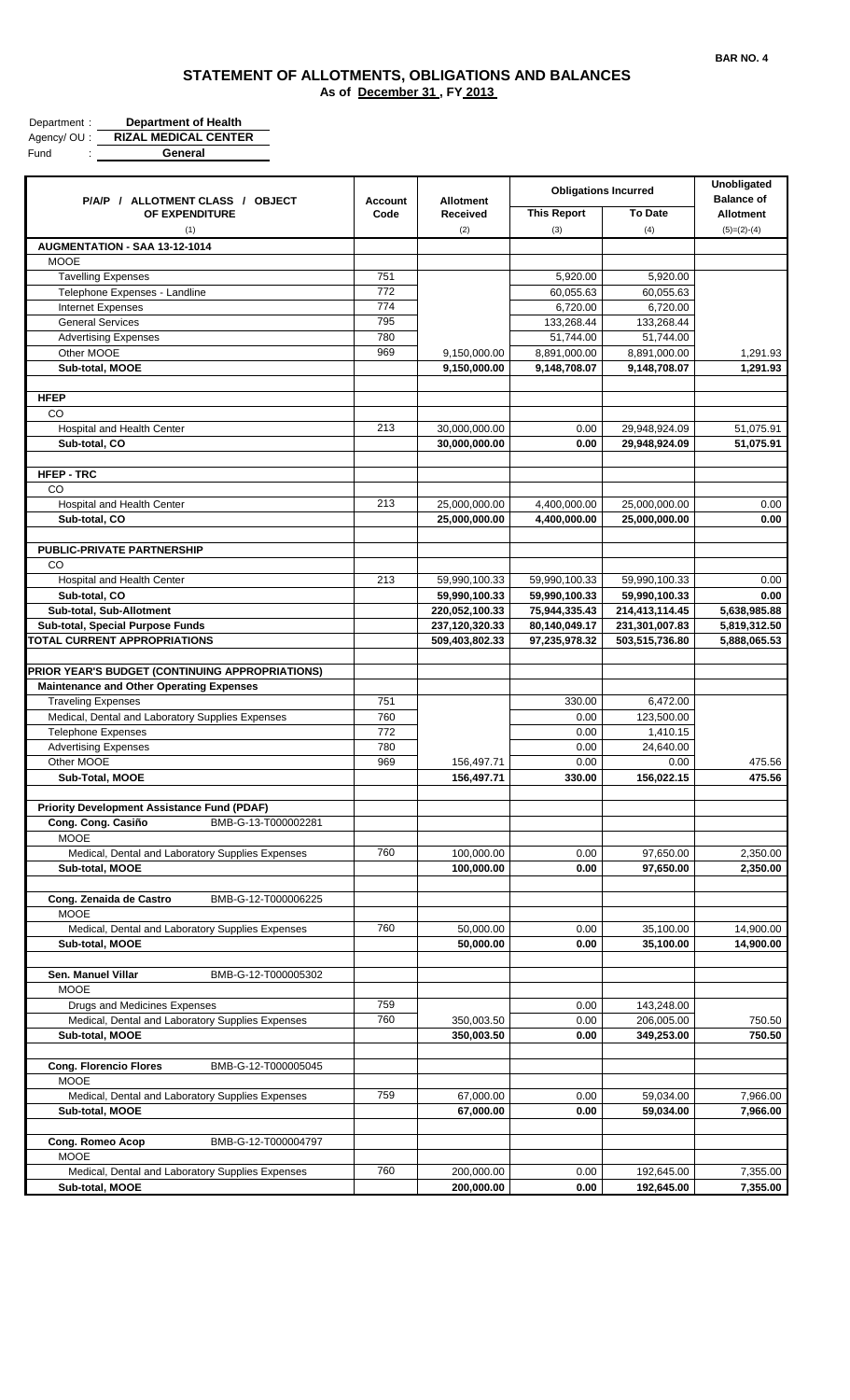| Department: | <b>Department of Health</b> |
|-------------|-----------------------------|
| Agency/OU:  | <b>RIZAL MEDICAL CENTER</b> |
| Fund        | General                     |

| P/A/P / ALLOTMENT CLASS / OBJECT                                                 | <b>Account</b> | <b>Allotment</b>             | <b>Obligations Incurred</b> |                              | <b>Unobligated</b><br><b>Balance of</b> |
|----------------------------------------------------------------------------------|----------------|------------------------------|-----------------------------|------------------------------|-----------------------------------------|
| OF EXPENDITURE<br>(1)                                                            | Code           | <b>Received</b><br>(2)       | <b>This Report</b><br>(3)   | <b>To Date</b><br>(4)        | <b>Allotment</b><br>$(5)=(2)-(4)$       |
| <b>Cong. Cinchona Gonzales</b><br>BMB-G-12-T000003544                            |                |                              |                             |                              |                                         |
| <b>MOOE</b>                                                                      |                |                              |                             |                              |                                         |
| Medical, Dental and Laboratory Supplies Expenses                                 | 760            | 100,000.00                   | 0.00                        | 97,440.00                    | 2,560.00                                |
| Sub-total, MOOE                                                                  |                | 100,000.00                   | 0.00                        | 97,440.00                    | 2,560.00                                |
| Sen. Allan Peter Cayetano                                                        |                |                              |                             |                              |                                         |
| BMB-G-12-T000003685<br>14,845.93                                                 |                |                              |                             |                              |                                         |
| 218,713.47<br>BMB-G-12-T000006545                                                |                |                              |                             |                              |                                         |
| <b>MOOE</b><br>233,559.40                                                        |                |                              |                             |                              |                                         |
| Drugs and Medicines Expenses                                                     | 759            |                              | 0.00                        | 198,650.00                   |                                         |
| Medical, Dental and Laboratory Supplies Expenses                                 | 760            | 233,559.40                   | 0.00                        | 33,800.00                    | 1,109.40                                |
| Sub-total, MOOE                                                                  |                | 233,559.40                   | 0.00                        | 232,450.00                   | 1,109.40                                |
| Cong. Sigfrido Tinga<br>BMB-G-12-T000000991                                      |                |                              |                             |                              |                                         |
| <b>MOOE</b>                                                                      |                |                              |                             |                              |                                         |
| Medical, Dental and Laboratory Supplies Expenses                                 | 760            | 3,022.00                     | 0.00                        | 0.00                         | 3,022.00                                |
| Sub-total, MOOE                                                                  |                | 3,022.00                     | 0.00                        | 0.00                         | 3,022.00                                |
| Cong. Abigail Faye Ferriol<br>BMB-G-12-T000002021                                |                |                              |                             |                              |                                         |
| <b>MOOE</b>                                                                      |                |                              |                             |                              |                                         |
| Medical, Dental and Laboratory Supplies Expenses                                 | 760            | 100,000.00                   | 0.00                        | 93,475.00                    | 6,525.00                                |
| Sub-total, MOOE                                                                  |                | 100,000.00                   | 0.00                        | 93,475.00                    | 6.525.00                                |
|                                                                                  |                |                              |                             |                              |                                         |
| Cong. Arnel Cerafica                                                             |                |                              |                             |                              |                                         |
| BMB-G-12-T000001215<br>1,312.50<br>BMB-G-12-T000004098<br>16,698.05              |                |                              |                             |                              |                                         |
| <b>MOOE</b><br>18,010.55                                                         |                |                              |                             |                              |                                         |
| Drugs and Medicines Expenses                                                     | 759            |                              | 0.00                        | 14,542.00                    |                                         |
| Medical, Dental and Laboratory Supplies Expenses                                 | 760            | 18,010.55                    | 0.00                        | 0.00                         | 3,468.55                                |
| Sub-total, MOOE                                                                  |                | 18,010.55                    | 0.00                        | 14,542.00                    | 3,468.55                                |
|                                                                                  |                |                              |                             |                              |                                         |
| Cong. Isidro Rodriguez<br>BMB-G-12-T000005721                                    |                |                              |                             |                              |                                         |
| MOOE                                                                             |                |                              |                             |                              |                                         |
| Drugs and Medicines Expenses<br>Medical, Dental and Laboratory Supplies Expenses | 759<br>760     | 2,000.00                     | 0.00<br>0.00                | 0.00<br>0.00                 | 2,000.00                                |
| Sub-total, MOOE                                                                  |                | 2,000.00                     | 0.00                        | 0.00                         | 2,000.00                                |
|                                                                                  |                |                              |                             |                              |                                         |
| Cong. Roman Romulo                                                               |                |                              |                             |                              |                                         |
| BMB-G-12-T000001770<br>1,452.55                                                  |                |                              |                             |                              |                                         |
| 3,185,000.00<br>BMB-G-12-T000004715                                              |                |                              |                             |                              |                                         |
| <b>MOOE</b><br>3,186,452.55                                                      |                |                              |                             |                              |                                         |
| Drugs and Medicines Expenses                                                     | 759<br>760     |                              | 0.00                        | 1,550,000.00                 |                                         |
| Medical, Dental and Laboratory Supplies Expenses<br>Sub-total, MOOE              |                | 3,186,452.55<br>3,186,452.55 | 0.00<br>0.00                | 1,616,606.00<br>3,166,606.00 | 19,846.55<br>19,846.55                  |
|                                                                                  |                |                              |                             |                              |                                         |
| Cong. Raul Daza                                                                  |                |                              |                             |                              |                                         |
| BMB-G-12-T000001664<br>50,000.00                                                 |                |                              |                             |                              |                                         |
| BMB-G-12-T000005961<br>50,000.00                                                 |                |                              |                             |                              |                                         |
| <b>MOOE</b><br>100,000.00                                                        |                |                              |                             |                              |                                         |
| Drugs and Medicines Expenses                                                     | 759            |                              | 0.00                        | 40,852.50                    |                                         |
| Medical, Dental and Laboratory Supplies Expenses                                 | 760            | 100,000.00                   | 0.00                        | 34,600.00                    | 24,547.50                               |
| Sub-total, MOOE<br>Sub-Total, PDAF                                               |                | 100,000.00<br>4,510,048.00   | 0.00<br>0.00                | 75,452.50<br>4,413,647.50    | 24,547.50<br>96,400.50                  |
|                                                                                  |                |                              |                             |                              |                                         |
| <b>SUB-ALLOTMENT</b>                                                             |                |                              |                             |                              |                                         |
| DOH Treatment and Rehab Centers - SAA 12-01-071                                  |                |                              |                             |                              |                                         |
| <b>MOOE</b>                                                                      |                |                              |                             |                              |                                         |
| <b>Traveling Expenses - Local</b>                                                | 751            |                              | 0.00                        | 72.00                        |                                         |
| <b>Training Expenses</b>                                                         | 753            |                              | 0.00                        | 600.00                       |                                         |
| <b>Office Supplies Expenses</b>                                                  | 755<br>759     |                              | 0.00                        | (5,380.03)                   |                                         |
| Drugs and Medicines Expenses<br>Gasoline, Oil and Lubricants Expenses            | 761            |                              | 0.00<br>0.00                | 11,381.80<br>1,100.00        |                                         |
| Repairs and Maintenance - Motor Vehicles                                         | 841            |                              | 0.00                        | 600.00                       |                                         |
| Other MOOE                                                                       | 969            | 18,617.10                    | 0.00                        | 157.00                       | 10,086.33                               |
| Sub-Total, MOOE                                                                  |                | 18,617.10                    | 0.00                        | 8,530.77                     | 10,086.33                               |